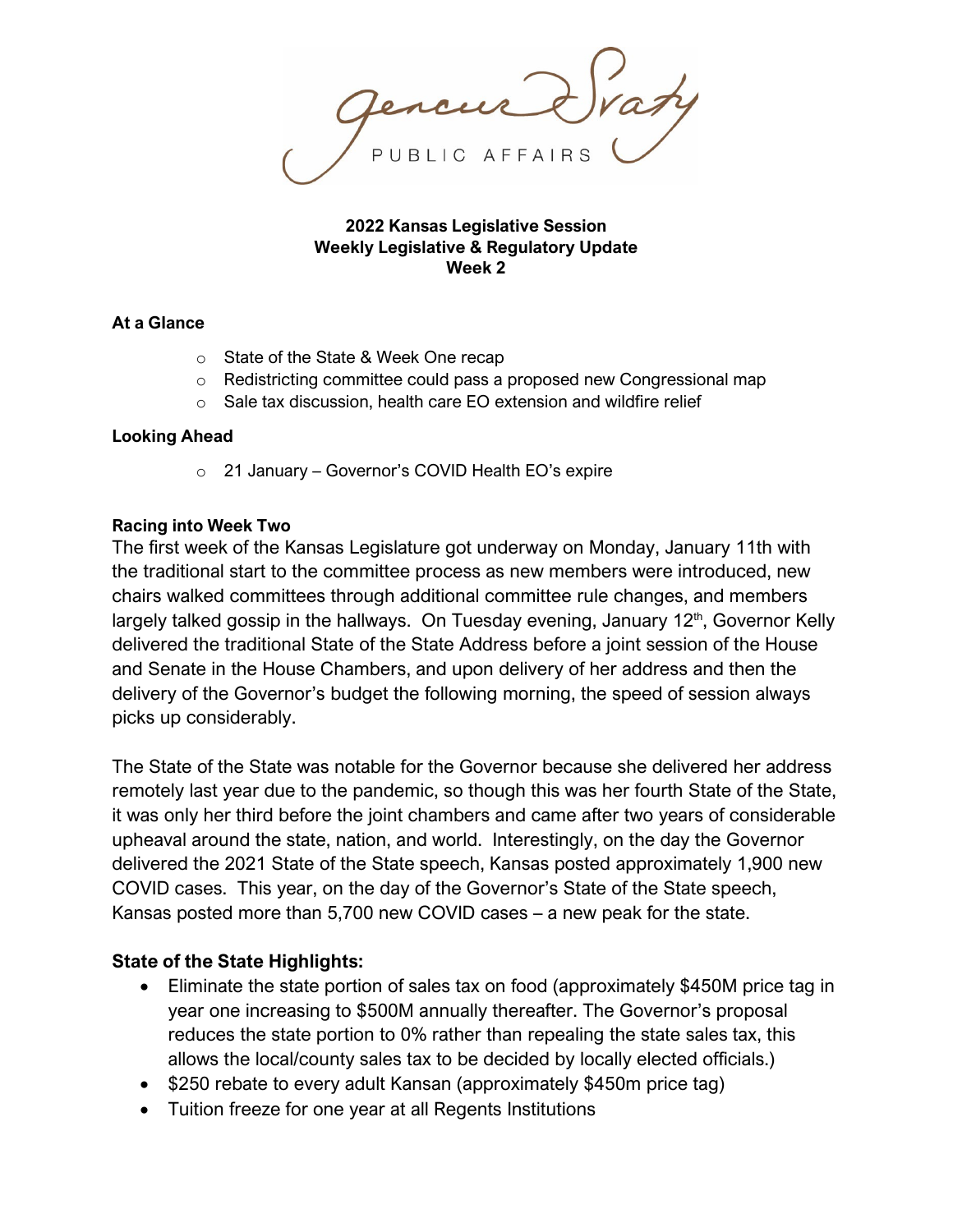- Fully fund K-12 Public Education
- Close the "Bank of KDOT" (no more transfers from the highway fund to the general fund, transfers thus far have totaled more than \$2.3 billion)
- Fully fund the State Water Plan (First time since 2008 that the \$8M in state and EDIF funding would be infused leaving about an \$80M outstanding budget deficit)
- Set aside \$600 million for the Budget Stabilization Fund (Kansas is one of only two states that has posted a \$0 balance in a "rainy day fund".

The State of the State is typically both a speech laying out priorities (eliminating the sales tax on food, tuition freezes, the tax rebate and funding the Water Plan) and an opportunity to champion success, including funding public education, building the rainyday fund, and closing the bank of KDOT. This administration is also closing one of the largest stretches of private investment in the state's history, which was mentioned frequently during the speech. The Governor also called for the House and Senate to send her a "clean bill" with only thirteen words to eliminate the State sales tax on food by Kansas Day. She said she would sign the bill into law immediately upon receipt.

Speaker Ron Ryckman delivered the response and spent much of his time outlining that Republicans were willing to look at reducing the sales tax on food, but perhaps also looking at reducing the overall sales tax rate, not just on food purchases. The Speaker also said he intended to see more put into the rainy-day fund rather than be spent on a one-time rebate to all Kansans.

# **Week Two**

This week the session kicks into high gear with three large initiatives. First, the House hopes to kick out the first drafts of the Congressional maps for consideration. The 3<sup>rd</sup> District will become more compact, the  $1<sup>st</sup>$  will assume more landmass, the boundaries of the 4<sup>th</sup> District which includes Wichita will shift and the 2<sup>nd</sup> will likely assume more territory too. There has been talk, similar to a decade ago, of drawing the  $1<sup>st</sup>$  District to stem from Johnson City in the far southwest corner of the state all the way east, cutting through the 2nd District, to include part of Wyandotte County in an effort to ensure the entire Congressional delegation is comprised of Republicans. That would not likely pass a legal challenge, but it does make for political theater. The  $3<sup>rd</sup>$  District has had more than 14 years of Democratic representation in Congress over the last two decades.

Second, the House and Senate are expected to send the Governor legislation providing tax relief to the farmers/ranchers and communities impacted by the Four Corners wildfires and other natural disasters stemming from the December 15<sup>th</sup>, 2021 wind event. Third, on Friday, January 7th, Governor Kelly issued two new Executive Orders designed to provide staffing assistance and some relief to nursing homes and the health care system. Per last year's Emergency Management Act changes, the EO's related to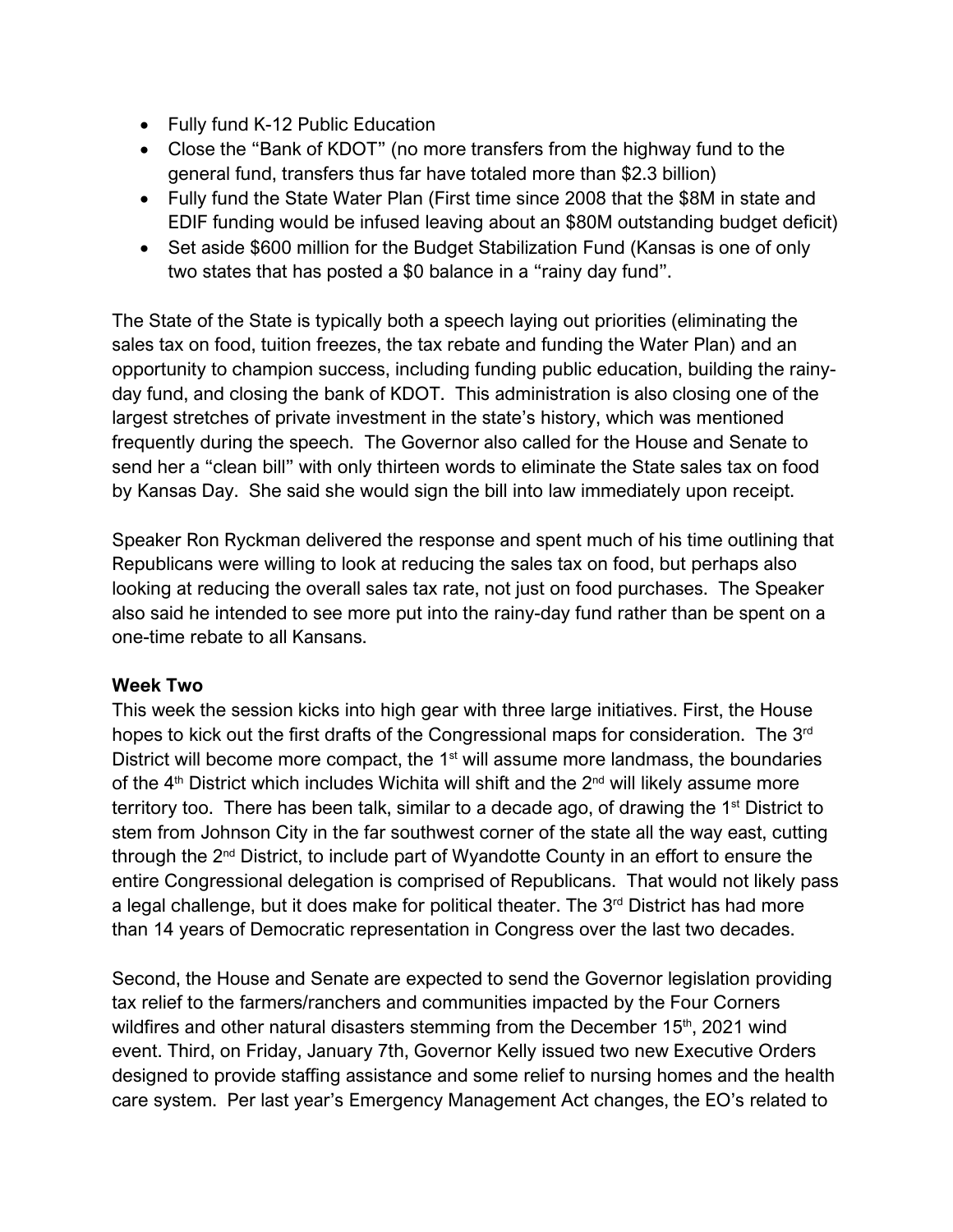COVID can only last 15 days without Legislative action. Both Chambers are expected to debate the Governor's EO early this week.

## **Committee Work**

House Energy and Utilities and Senate Utilities both got underway last week with the House committee, under the new leadership of Speaker Pro Tem Blain Finch, having a hearing on the extraordinary costs associated with the cold weather event last February. That presentation was made by Justin Grady of the Kansas Corporation Commission. The Senate Utilities Committee had their annual report of the Oil and Gas industry delivered by Ed Cross, the Executive Director of the Kansas Independent Oil and Gas Association (KIOGA). Kansas is a leading producer of oil and gas in the nation but that production continues to fall, coming down from a recent high of 113,000 barrels a day in 2012 to 76,000 barrels a day in 2021. Both committees are continuing the informational meeting process this week. The Senate Utilities Committee Chair is bringing in Robert Bryce as a guest speaker and he is slated to give a talk entitled "Renewables, Natural Gas and the Fragilization of the US Electric Grid" which should be a provocative presentation.

House Water had presentations from Earl Lewis, the Chief Engineer of the Division of Water Resources, and Leo Henning, Deputy Secretary of the Kansas Department of Health and Environment. Perhaps the most interesting conversation in committee came when the committee discussed the Nebraska decision this week to execute a power granted to them in a 1923 Interstate Water Compact with the state of Colorado regarding the South Platte. **Colorado granted Nebraska condemnation rights** in Colorado to build a canal to divert water straight to Nebraska (What?!). Though this provision has been idle for 98-years, Nebraska just announced it has earmarked \$500 million dollars for the project. This water action, without a doubt the boldest taken in a non-Colorado River basin state in recent memory, will send ripples through the world of water policy far outside the Midwest.

House Judiciary last week heard and then passed out on the same day the extension of the order passed down from the Governor that would temporarily loosen regulations on health care providers during the pandemic. As the state and nation are swamped with Omicron cases of COVID-19, staffing at health care facilities has reached a critical place and these temporary actions would allow health care professionals from other states and perhaps different licensing structures to work in Kansas.

Senate Public Health and Welfare had three days of hearings on a Board of Healing Arts decision during the fall that would recognize Anesthetist Assistants. This category of provider is currently an unlicensed assistant to an Anesthesiologist, whose power is delegated from the Anesthesiologist. The concern comes from Certified Registered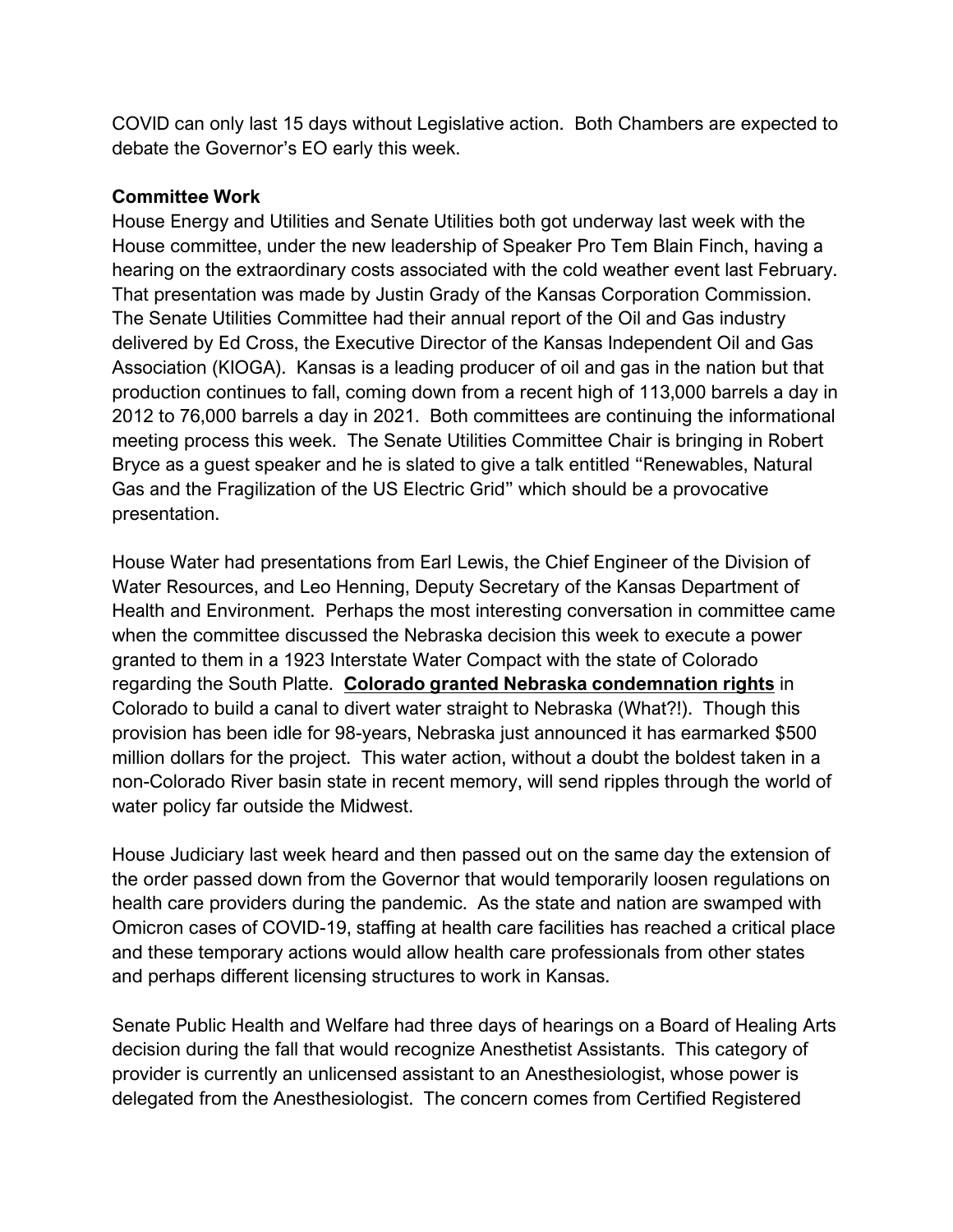Nurse Anesthesiologists (CRNAs), who are licensed but do not have delegatory authority, so they cannot create their own category of assistants and are concerned that doctors – through the Board of Healing Arts – have simply created a way to have a cheaper assistant that has less autonomy.

On Thursday the Legislative Post Audit (LPA) Committee met to determine the chair for the next year and to hear the report about competition between government and the private sector. The report on the competition was largely bland because the auditors struggled to find private businesses that wanted to participate, thus leaving a small sample pool for data. Some legislators consider the matter closed due to inconclusive data while other legislators believe they need to find the information via alternative methods. However, the election of the new chair provided plenty of intrigue for both. Caryn Tyson, the Republican and Vice-Chair and presumed incoming chair was not elected to the Chair on a five/four vote and replaced by Rob Olson, also of the Senate Republican Caucus. The Legislative Post Audit committee has oversight of Legislative Post Audit, the auditing division of the Legislature that can issue reports about various elements of state government. During a fall LPA Committee meeting, a motion was made to introduce a bill for consideration giving the LPA audit authority over any business or entity regulated by the Kansas Corporation Commission (KCC) or doing business with an entity regulated by the KCC. The motion failed on a 5-4 vote.

### **Bills Introduced**

Three bills have been introduced by the Chair of the Senate Utilities Committee, Mike Thompson. All three deal with the siting of wind and solar facilities and are largely the elements of Senate Bill 279 from last session that was held up in committee. Two were referred to the Senate Utilities Committee and the most sweeping was referred to Senate Local Government. Kansans for Lower Electric Rates requested introduction of a bill that would cap rate increases and rates for investor-owned electric utilities. Evergy requested introduction of a bill that would modify last year's securitization bill by allowing coal and natural gas units to remain in rate base as part of the generating fleet to be used during emergency events.

Senator Tyson introduced a bill in the Senate Tax Committee to remove sales tax from utility bills for businesses.

The City of Hays requested introduction of a bill that would allow the City to consider a water transfer and still be able to use federal funds during the transfer process. Current statute does not allow federal funding to be used for infrastructure that facilities a water transfer.

As always, please call/email or text anytime with questions! We are here to help!